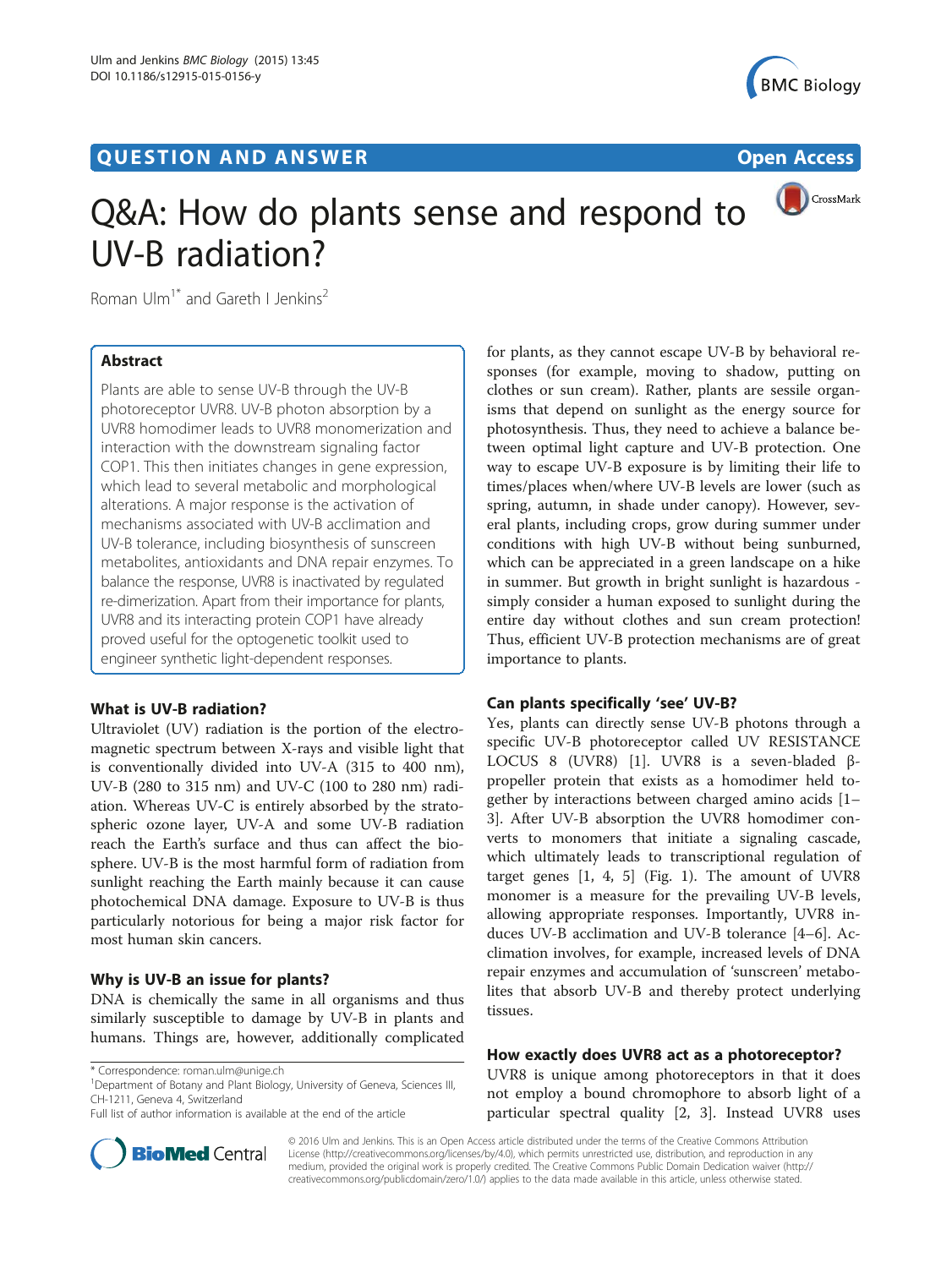<span id="page-1-0"></span>

specific tryptophans in its primary sequence for UV-B photoreception [\[1](#page-4-0)–[3](#page-4-0), [7](#page-4-0)]. UVR8 has 14 tryptophans whose positions in the protein are highly conserved in evolution. Six of the tryptophans are in the β-propeller blades of the protein and appear to be important in maintaining blade structure; one tryptophan, of unknown function, is in the carboxy-terminal domain, and the remaining seven are arranged at the surface where two UVR8 monomers interact to form the dimer [\[7](#page-4-0), [8](#page-4-0)] (Fig. 2a,b). Three of the tryptophans at the dimer interface (W233, W285 and W337; W = tryptophan in the amino acid single-letter code) are in very close proximity, and this 'triad' of tryptophans is close to W94 on the opposing monomer, forming a pyramidal arrangement. There are two such tryptophan 'pyramids' across the dimer (Fig. 2c).

Mutational studies, both *in vitro* with the purified protein  $[2, 3]$  $[2, 3]$  $[2, 3]$ , and *in vivo* in yeast  $[1, 8]$  $[1, 8]$  and plants  $[2, 8-10]$  $[2, 8-10]$  $[2, 8-10]$  $[2, 8-10]$  $[2, 8-10]$ , implicate specific tryptophans at the dimer interface as being crucial for photoreception. In particular, mutation of either W285 or W233 to phenylalanine greatly impairs UVR8 function, indicating that these tryptophans have crucial, non-redundant roles in UVR8 photoreception. The function of the remaining tryptophans is poorly understood, although it has been suggested that tryptophans outside the pyramid absorb UV-B and transfer excitation to W233/W285 [[11](#page-4-0)–[13\]](#page-4-0). Furthermore, it is not clear how UV-B absorption by specific tryptophans actually leads to dissociation of the UVR8 dimer, which initiates signaling. Dimer integrity is maintained by electrostatic interactions between charged amino acids across the dimer interaction surface. Interactions between



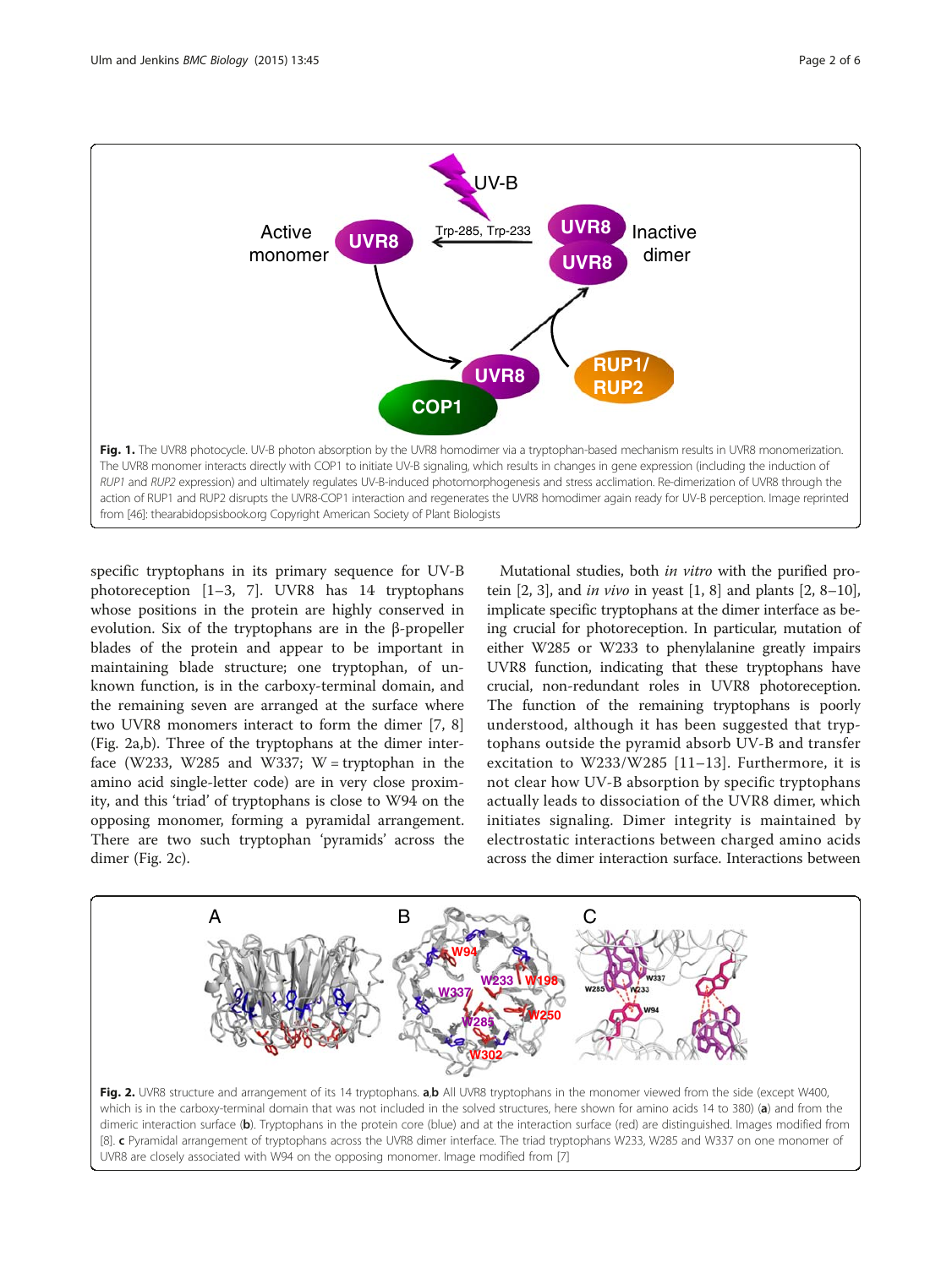charged amino acids, notably  $R286$  ( $R = \text{arginine}$ ) with D96 and D107 (D = aspartic acid), and R338 with D44 and E43 ( $E =$  glutamic acid), are particularly important in maintaining the dimer, since mutations in these amino acids lead to weakening of the dimer or constitutive monomerization [[2, 3](#page-4-0)]. The key charged amino acids are adjacent to the triad tryptophans, suggesting that UV-B excitation of tryptophans could result in proton-coupled electron transfer to specific charged amino acids, neutralizing interactions that maintain the dimer [[2](#page-4-0), [12, 14](#page-4-0), [15](#page-4-0)]. In addition, there is evidence, from dynamic crystallography, that UV-B photoreception causes reorientation of W233 and W285, leading to ejection of an adjacent water molecule, which could weaken hydrogen bonds between monomers [\[13\]](#page-4-0). Associated conformational changes may further promote dimer dissociation.

Thus, it has been established that UVR8 has a novel, tryptophan-based mechanism of UV-B photoreception, but further details of the processes involved remain to be elucidated.

# How does UVR8 initiate signal transduction and transcriptional regulation?

UVR8 seems to be mainly active in the nucleus of plant cells. Despite being rather abundant in the cytoplasm as well, no cytoplasmic function of UVR8 has yet been reported. Indeed, UV-B activation results in the nuclear accumulation of UVR8 [[16\]](#page-4-0). The UV-B-activated UVR8 monomer interacts with CONSTITUTIVELY PHOTO-MORPHOGENIC 1 (COP1) [[5\]](#page-4-0) (Fig. [1](#page-1-0)), an E3 ubiquitin ligase [[17\]](#page-4-0). COP1's function as a central repressor of photomorphogenesis requires accessory proteins of the SPA family and is associated with its substrate receptor function of CUL4-DDB1-based E3 ubiquitin ligase complexes [\[17](#page-4-0), [18](#page-4-0)]. COP1 thereby targets several positive regulators of light responses for proteasomal degradation, particularly in darkness [[17](#page-4-0)]. In light this activity is reduced through the activity of photoreceptors sensing visible light. Thus, in addition to UVR8, the red/far-red and blue light photoreceptors (phytochromes and cryptochromes, respectively) impinge on the activity of COP1 [\[17](#page-4-0)]; but how COP1 integrates these different inputs remains unknown. Independent of this, phytochromes and cryptochromes interact lightdependently with the SPA proteins, which consequently inactivates COP1 [\[19, 20](#page-4-0)]. It is interesting to note that UVR8 is the only photoreceptor to show a light-dependent interaction directly with COP1, independent of COP1 accessory SPA proteins [[1, 21](#page-4-0)]. Similarly, the COP1 activity for early UV-B responses is independent of the SPA proteins [\[22\]](#page-4-0). Thus, even though phytochromes, cryptochromes and UVR8 all regulate COP1 function, the underlying mechanisms are apparently different.

There is evidence that two separate domains of UVR8 mediate the interaction with COP1: the β-propeller core and the carboxy-terminal C27 domain. Monomerization of the UVR8 core domain is responsible for the UV-Bdependent interaction with COP1, which regulates COP1 activity through the C27 domain [[23, 24\]](#page-4-0). Interaction of UVR8 with COP1 was found to dissociate the COP1-SPA core complex from CUL4-DDB1, forming a unique complex with UVR8 [[18\]](#page-4-0). Interaction of UVR8 with COP1 stabilizes the ELONGATED HYPOCOTYL 5 (HY5) transcription factor [[5](#page-4-0), [18\]](#page-4-0), enhances the association of HY5 with target promoters, including its own [[25](#page-4-0)], and activates transcription of many UVR8-regulated genes [[4](#page-4-0), [22, 26, 27\]](#page-4-0). Many of these target genes are associated with UV-B protection and UV-B-damage repair [[4](#page-4-0)–[6](#page-4-0), [26](#page-4-0)].

## How is UVR8 inactivated?

Signaling pathways usually include negative feedback regulation to balance their output. In the case of UVR8 signaling, an exaggerated response would result in impaired growth and dwarfism (as illustrated, for example, by experimental UVR8 overexpression) [\[5](#page-4-0)]. Moreover, in general, receptors need to be inactivated and revert to their ground state in the absence of a stimulus. Indeed, UVR8 monomers can revert to homodimers in vivo in the absence of UV-B to regenerate the active photoreceptor [\[28, 29](#page-4-0)]. This involves the action of the REPRESSOR OF UV-B PHOTOMORPHOGENESIS (RUP) 1 and 2 proteins that act as negative regulators of UV-B signaling by promoting the reversion of UVR8 to the homodimeric conformation [\[28, 30](#page-4-0)] (Fig. [1](#page-1-0)). This UVR8 re-dimerization activity requires direct interaction of RUP1 and RUP2 with the UVR8 C27 domain [\[23](#page-4-0), [24](#page-4-0), [29](#page-4-0)]. However, in contrast to COP1, RUP1 and RUP2 are also able to interact with C27 in the homodimeric form of UVR8 [\[23, 24](#page-4-0), [30\]](#page-4-0). Interestingly, RUP1 and RUP2 gene expression is induced by UV-B through UVR8 signaling, providing a negative feedback loop to balance the UV-B response [\[30\]](#page-4-0).

### Can UVR8 be found in all plants? And beyond?

Possible UVR8 orthologs can be identified in all plants where sequence information is available, including in single-celled green algae [\[1](#page-4-0)]. UVR8 signaling thus appears to be an evolutionarily ancient mechanism, consistent with a role in UV-protection of photosynthetic organisms [[1\]](#page-4-0). UVR8 may indeed have been important early in the evolution of photosynthetic organisms to cope with the even higher doses of UV-B at that time and may have thus also helped the transition to terrestrial life, concomitant with the generation of the stratospheric ozone layer [\[31\]](#page-4-0). At present, there is, however, no evidence for the presence of a UVR8-type UV-B receptor outside of the plant kingdom.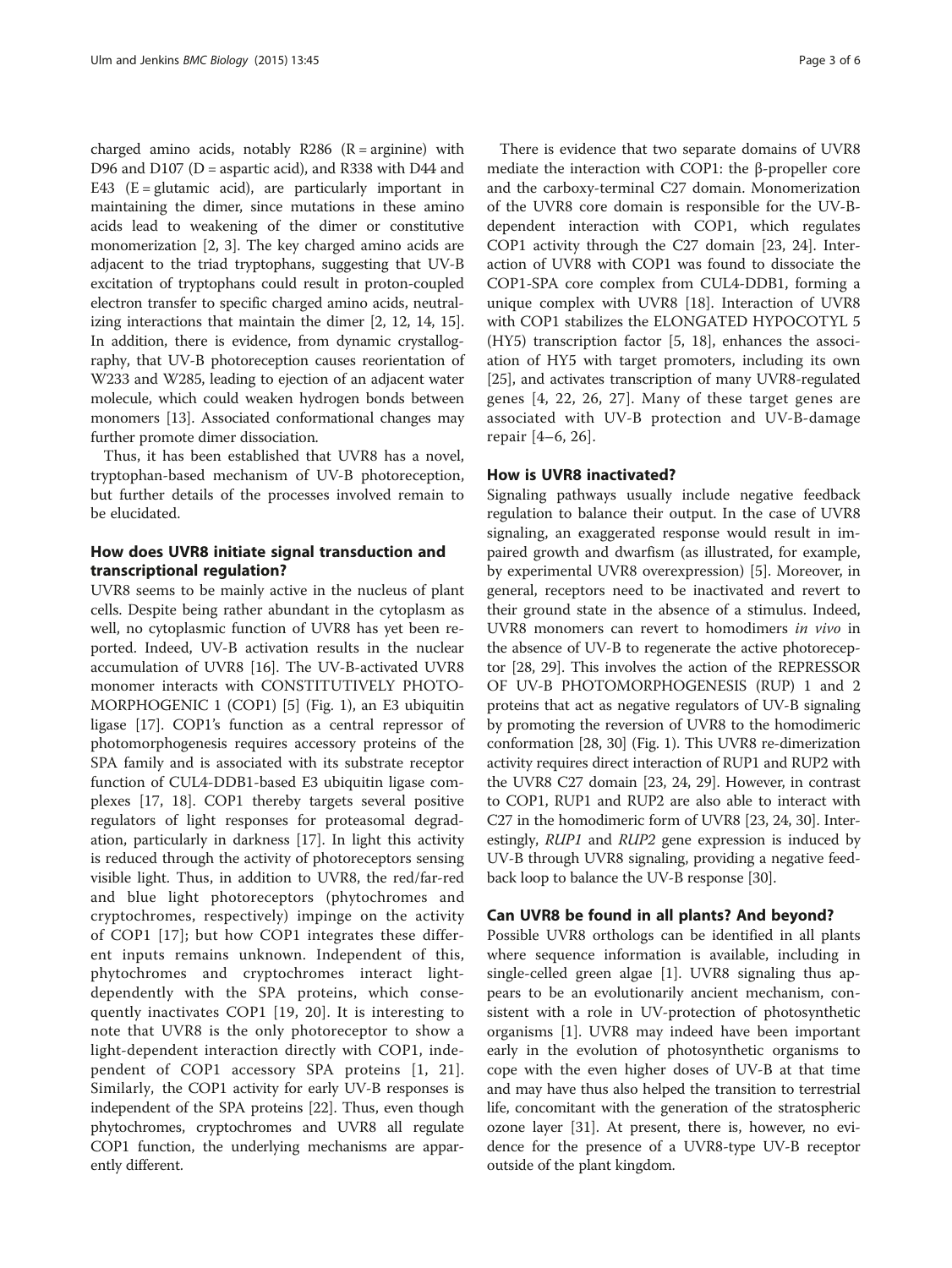# What is the link between UV-B acclimation and UV-B stress responses?

Acclimation to UV-B involves a combination of protective as well as repair measures, including the accumulation of UV-B-absorbing 'sunscreen' metabolites in the vacuoles of epidermal cells, increased levels of antioxidants, protection of the photosynthetic apparatus, and increased levels of DNA repair enzymes. As a result, as long as plants are well acclimated, they seem not to 'feel' UV-B as a stress that negatively and visibly interferes with cellular activities (also named distress) [\[32](#page-4-0)]. Plants can be considered UV-B-stressed when the UV-B levels and resulting cellular damage cannot be coped with (for example, [\[33](#page-4-0)]).

# Is UV-B acclimation the only response to UV-B mediated by the UV-B photoreceptor?

No, UVR8 seems to have a much broader effect on plant growth and development than only mediating UV-B acclimation. For example, UVR8 has also been implicated in UV-B-mediated entrainment of the circadian clock [[34\]](#page-4-0), hypocotyl growth inhibition [[5](#page-4-0)] (Fig. 3), stomatal closure [\[35](#page-4-0)], phototropic bending [[36\]](#page-4-0), leaf development [[37\]](#page-4-0), inhibition of shade avoidance [\[38, 39](#page-4-0)], and osmotic stress [[40\]](#page-4-0) and pathogen responses [[41\]](#page-4-0). However, some of these responses could be associated with UV-B stress acclimation, although this remains to be demonstrated.

# Could UVR8 potentially contribute to the optogenetic toolkit?

Optogenetics refers to the use of genetically encoded tools that allow the control of cellular activities by light

[[42\]](#page-5-0). Indeed, recently the first applications of UVR8 and the UVR8-COP1 interaction as an optogenetic tool were described [\[43](#page-5-0)–[45\]](#page-5-0). UVR8 was used to engineer a UV-Btriggered protein secretion system where UVR8 fusion proteins were conditionally sequestered in the endoplasmic reticulum and UV-B allowed regulated trafficking to the plasma membrane [\[43](#page-5-0)]. The UVR8-COP1 interaction was used, for example, to develop UV-B-inducible expression systems in mammalian cells by split transcription factors that were rendered UV-B-responsive through fusion to UVR8 and COP1 [\[44, 45\]](#page-5-0), similar to yeast two-hybrid assays [[1\]](#page-4-0). Advantages of the UVR8 system include i) no application of an exogenous chromophore is needed, ii) experiments are possible in visible light (very specific and sensitive), and iii) there is no interference with imaging of the commonly used fluorescent proteins. Moreover, the rather low reversion kinetics can be an advantage or disadvantage dependent on the application. A disadvantage may be the high energy and potentially damaging aspect of UV-B radiation. However, UV-B levels needed are rather low (certainly compared to sunlight) and only short exposure times are often required. Moreover, future developments implementing two-photon laser excitation of tryptophans may help to further establish UVR8-derived optogenetic systems.

# Where can I find out more about plant UV-B signaling?

For interested readers we propose several recent review articles as further introductory reading on the topic [[7](#page-4-0), [21](#page-4-0), [46](#page-5-0)–[48\]](#page-5-0).

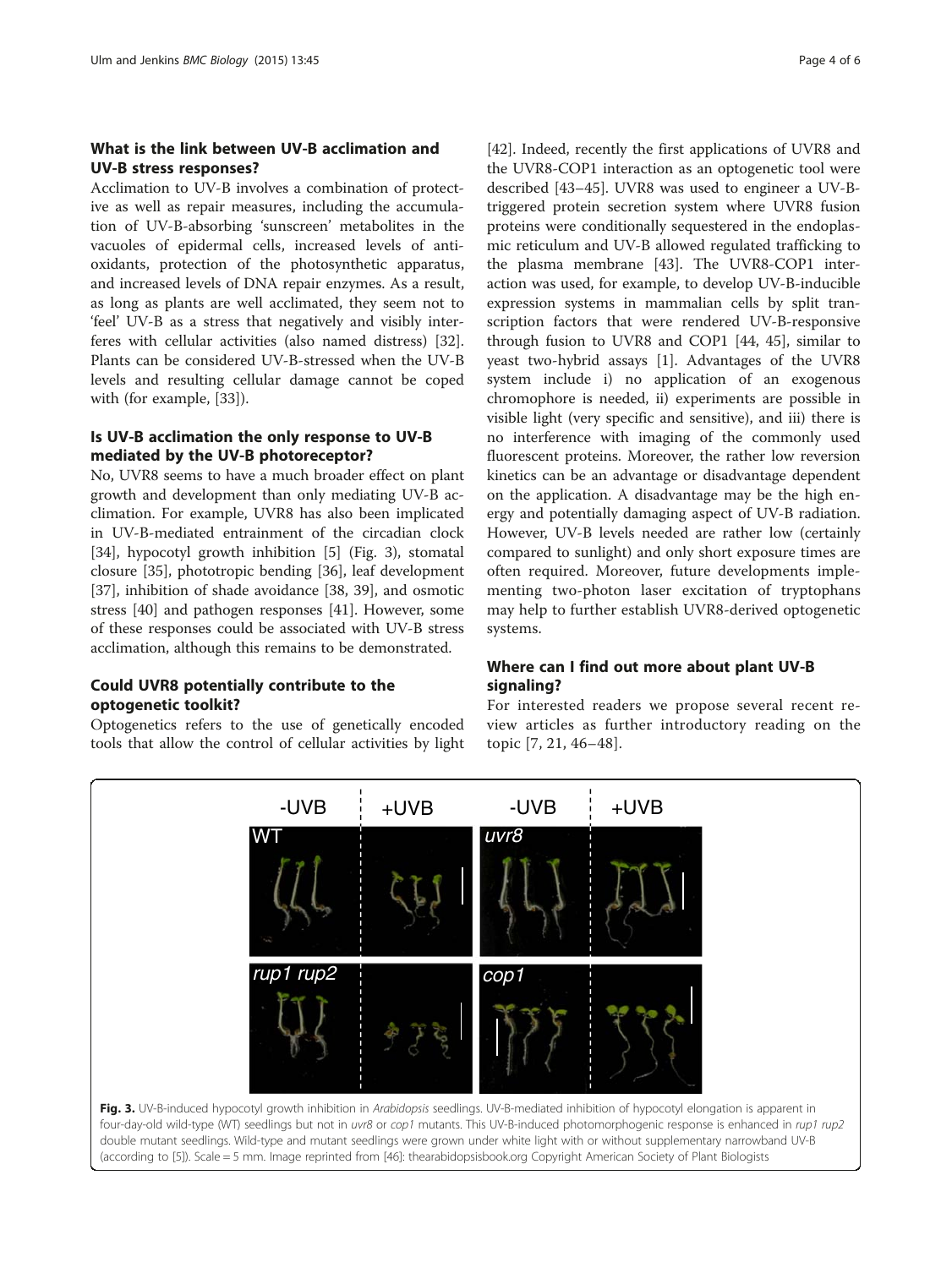#### <span id="page-4-0"></span>Acknowledgements

We apologize to colleagues whose work we could not cite or could only superficially discuss due to space limitations. Research in the Jenkins Laboratory is supported by the UK Biotechnology and Biological Sciences Research Council and the University of Glasgow. Research in the Ulm laboratory is supported by the State of Geneva, the European Research Council and the Swiss National Science Foundation.

#### Author details

<sup>1</sup>Department of Botany and Plant Biology, University of Geneva, Sciences III, CH-1211, Geneva 4, Switzerland. <sup>2</sup>Institute of Molecular, Cell and Systems Biology, College of Medical, Veterinary and Life Sciences, University of Glasgow, Glasgow G12 8QQ, UK.

# 

#### References

- Rizzini L, Favory JJ, Cloix C, Faggionato D, O'Hara A, Kaiserli E, et al. Perception of UV-B by the Arabidopsis UVR8 protein. Science. 2011;332:103–6.
- 2. Christie JM, Arvai AS, Baxter KJ, Heilmann M, Pratt AJ, O'Hara A, et al. Plant UVR8 photoreceptor senses UV-B by tryptophan-mediated disruption of cross-dimer salt bridges. Science. 2012;335:1492–6.
- 3. Wu D, Hu Q, Yan Z, Chen W, Yan C, Huang X, et al. Structural basis of ultraviolet-B perception by UVR8. Nature. 2012;484:214–9.
- 4. Brown BA, Cloix C, Jiang GH, Kaiserli E, Herzyk P, Kliebenstein DJ, et al. A UV-B-specific signaling component orchestrates plant UV protection. Proc Natl Acad Sci U S A. 2005;102:18225–30.
- 5. Favory JJ, Stec A, Gruber H, Rizzini L, Oravecz A, Funk M, et al. Interaction of COP1 and UVR8 regulates UV-B-induced photomorphogenesis and stress acclimation in Arabidopsis. EMBO J. 2009;28:591–601.
- 6. Kliebenstein DJ, Lim JE, Landry LG, Last RL. Arabidopsis UVR8 regulates ultraviolet-B signal transduction and tolerance and contains sequence similarity to human regulator of chromatin condensation 1. Plant Physiol. 2002;130:234–43.
- 7. Jenkins GI. Structure and function of the UV-B photoreceptor UVR8. Curr Opin Struct Biol. 2014;29:52–7.
- O'Hara A, Jenkins GI. In vivo function of tryptophans in the Arabidopsis UV-B photoreceptor UVR8. Plant Cell. 2012;24:3755–66.
- 9. Heijde M, Binkert M, Yin R, Ares-Orpel F, Rizzini L, Van De Slijke E, et al. Constitutively active UVR8 photoreceptor variant in Arabidopsis. Proc Natl Acad Sci U S A. 2013;110:20326–31.
- 10. Huang X, Yang P, Ouyang X, Chen L, Deng XW. Photoactivated UVR8-COP1 module determines photomorphogenic UV-B signaling output in Arabidopsis. PLoS Genet. 2014;10:e1004218.
- 11. Liu Z, Li X, Zhong FW, Li J, Wang L, Shi Y, et al. Quenching dynamics of ultraviolet-light perception by UVR8 photoreceptor. J Phys Chem Lett. 2014;5:69–72.
- 12. Voityuk AA, Marcus RA, Michel-Beyerle ME. On the mechanism of photoinduced dimer dissociation in the plant UVR8 photoreceptor. Proc Natl Acad Sci U S A. 2014;111:5219–24.
- 13. Zeng X, Ren Z, Wu Q, Fan J, Peng P-P, Tang K, et al. Dynamic crystallography reveals early signalling events in ultraviolet photoreceptor UVR8. Nat Plants. 2015;1:14006.
- 14. Wu M, Strid A, Eriksson LA. Photochemical reaction mechanism of UV-B-induced monomerization of UVR8 dimers as the first signaling event in UV-B-regulated gene expression in plants. J Phys Chem B. 2014;118:951–65.
- 15. Li X, Chung LW, Morokuma K, Li G. Theoretical study on the UVR8 photoreceptor: sensing ultraviolet-B by tryptophan and dissociation of homodimer. J Chem Theory Comput. 2014;10:3319–30.
- 16. Kaiserli E, Jenkins GI. UV-B promotes rapid nuclear translocation of the Arabidopsis UV-B specific signaling component UVR8 and activates its function in the nucleus. Plant Cell. 2007;19:2662–73.
- 17. Lau OS, Deng XW. The photomorphogenic repressors COP1 and DET1: 20 years later. Trends Plant Sci. 2012;17:584–93.
- 18. Huang X, Ouyang X, Yang P, Lau OS, Chen L, Wei N, et al. Conversion from CUL4-based COP1-SPA E3 apparatus to UVR8-COP1-SPA complexes underlies a distinct biochemical function of COP1 under UV-B. Proc Natl Acad Sci U S A. 2013;110:16669–74.
- 19. Sheerin DJ, Menon C, Zur Oven-Krockhaus S, Enderle B, Zhu L, Johnen P, et al. Light-activated phytochrome A and B interact with members of the SPA family to promote photomorphogenesis in Arabidopsis by reorganizing the COP1/SPA complex. Plant Cell. 2015;27:189–201.
- 20. Liu H, Liu B, Zhao C, Pepper M, Lin C. The action mechanisms of plant cryptochromes. Trends Plant Sci. 2011;16:684–91.
- 21. Heijde M, Ulm R. UV-B photoreceptor-mediated signalling in plants. Trends Plant Sci. 2012;17:230–7.
- 22. Oravecz A, Baumann A, Mate Z, Brzezinska A, Molinier J, Oakeley EJ, et al. CONSTITUTIVELY PHOTOMORPHOGENIC1 is required for the UV-B response in Arabidopsis. Plant Cell. 2006;18:1975–90.
- 23. Cloix C, Kaiserli E, Heilmann M, Baxter KJ, Brown BA, O'Hara A, et al. C-terminal region of the UV-B photoreceptor UVR8 initiates signaling through interaction with the COP1 protein. Proc Natl Acad Sci U S A. 2012;109:16366–70.
- 24. Yin R, Arongaus AB, Binkert M, Ulm R. Two distinct domains of the UVR8 photoreceptor interact with COP1 to initiate UV-B signaling in Arabidopsis. Plant Cell. 2015;27:202–13.
- 25. Binkert M, Kozma-Bognar L, Terecskei K, De Veylder L, Nagy F, Ulm R. UV-Bresponsive association of the Arabidopsis bZIP transcription factor ELONGATED HYPOCOTYL5 with target genes, including its own promoter. Plant Cell. 2014;26:4200–13.
- 26. Ulm R, Baumann A, Oravecz A, Mate Z, Adam E, Oakeley EJ, et al. Genome-wide analysis of gene expression reveals function of the bZIP transcription factor HY5 in the UV-B response of Arabidopsis. Proc Natl Acad Sci U S A. 2004;101:1397–402.
- 27. Huang X, Ouyang X, Yang P, Lau OS, Li G, Li J, et al. Arabidopsis FHY3 and HY5 positively mediate induction of COP1 transcription in response to photomorphogenic UV-B light. Plant Cell. 2012;24:4590–606.
- 28. Heijde M, Ulm R. Reversion of the Arabidopsis UV-B photoreceptor UVR8 to the homodimeric ground state. Proc Natl Acad Sci U S A. 2013;110:1113–8.
- Heilmann M, Jenkins GI. Rapid reversion from monomer to dimer regenerates the ultraviolet-B photoreceptor UV RESISTANCE LOCUS8 in intact Arabidopsis plants. Plant Physiol. 2013;161:547–55.
- 30. Gruber H, Heijde M, Heller W, Albert A, Seidlitz HK, Ulm R. Negative feedback regulation of UV-B-induced photomorphogenesis and stress acclimation in Arabidopsis. Proc Natl Acad Sci U S A. 2010;107:20132–7.
- 31. Rozema J, van de Staaij J, Björn LO, Caldwell M. UV-B as an environmental factor in plant life: stress and regulation. Trends Ecol Evol. 1997;12:22–8.
- 32. Hideg E, Jansen MA, Strid A. UV-B exposure, ROS, and stress: inseparable companions or loosely linked associates? Trends Plant Sci. 2013;18:107–15.
- 33. González Besteiro MA, Bartels S, Albert A, Ulm R. Arabidopsis MAP kinase phosphatase 1 and its target MAP kinases 3 and 6 antagonistically determine UV-B stress tolerance, independent of the UVR8 photoreceptor pathway. Plant J. 2011;68:727–37.
- 34. Feher B, Kozma-Bognar L, Kevei E, Hajdu A, Binkert M, Davis SJ, et al. Functional interaction of the circadian clock and UV RESISTANCE LOCUS 8-controlled UV-B signaling pathways in Arabidopsis thaliana. Plant J. 2011;67:37–48.
- 35. Tossi V, Lamattina L, Jenkins GI, Cassia RO. Ultraviolet-B-induced stomatal closure in Arabidopsis is regulated by the UV RESISTANCE LOCUS8 photoreceptor in a nitric oxide-dependent mechanism. Plant Physiol. 2014;164:2220–30.
- 36. Vandenbussche F, Van Der Straeten D. Differential accumulation of ELONGATED HYPOCOTYL5 correlates with hypocotyl bending to ultraviolet-B light. Plant Physiol. 2014;166:40–3.
- 37. Wargent JJ, Gegas VC, Jenkins GI, Doonan JH, Paul ND. UVR8 in Arabidopsis thaliana regulates multiple aspects of cellular differentiation during leaf development in response to ultraviolet B radiation. New Phytol. 2009;183:315–26.
- 38. Hayes S, Velanis CN, Jenkins GI, Franklin KA. UV-B detected by the UVR8 photoreceptor antagonizes auxin signaling and plant shade avoidance. Proc Natl Acad Sci U S A. 2014;111:11894–9.
- 39. Mazza CA, Ballare CL. Photoreceptors UVR8 and phytochrome B cooperate to optimize plant growth and defense in patchy canopies. New Phytol. 2015. doi: [10.1111/nph.13332](http://dx.doi.org/10.1111/nph.13332) [Epub ahead of print].
- 40. Fasano R, Gonzalez N, Tosco A, Dal Piaz F, Docimo T, Serrano R, et al. Role of Arabidopsis UV RESISTANCE LOCUS 8 in plant growth reduction under osmotic stress and low levels of UV-B. Mol Plant. 2014;7:773–91.
- 41. Demkura PV, Ballare CL. UVR8 mediates UV-B-induced Arabidopsis defense responses against Botrytis cinerea by controlling sinapate accumulation. Mol Plant. 2012;5:116–26.